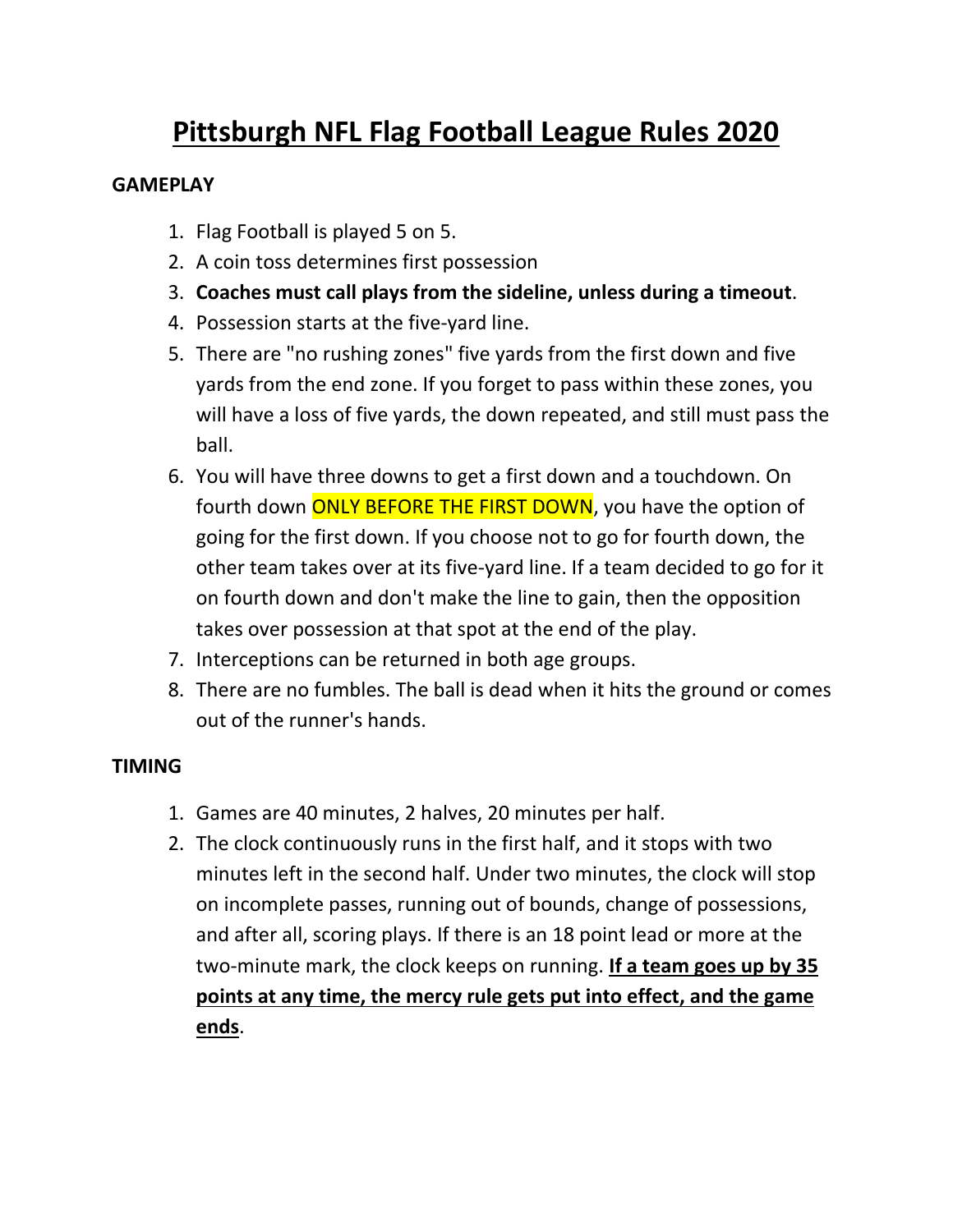- 3. Once the ball is spotted, your team will have 30 seconds to snap the ball. If the ball is not snapped in time, a delay of game penalty will be enforced.
- 4. Each team gets **three** (**3**) timeouts per half.
- 5. If the game is tied, we go into overtime. Each team will get the ball at the five-yard line. If the first team scores, the other team has a chance to match it. If they do, then we go into a second overtime. If not, the game is over. If the first team doesn't score and the second team does, the game is also over. For the 10-13 year olds, we will treat it like a regular game with each team getting at least one possession. If team A scores on their first possession, then the other team must match it on their possession. If that happens, we play a second overtime. If team A does not score and Team B does score, then Team B wins. **If no team scores, then we will go into double overtime with the ball at the fiveyard line. The game is over when one team scores and that score is not matched.**

#### **ATTIRE**

A mouthpiece is mandatory to play, and cleats with non-metal tips are optional.

#### **SCORING**

Touchdown: 6 points

Extra point: 1 point (played from 5-yard line and must pass)

2 points (played from the 12-yard line and can either run or pass)

Safety: 2 points

#### **RUNNING**

- 1. The quarterback cannot run with the ball.
- 2. Only direct hand offs behind the line of scrimmage are allowed
- 3. Laterals or pitches can only be done in the backfield.
- 4. Spinning is allowed, but players can't leave their feet to avoid the defense.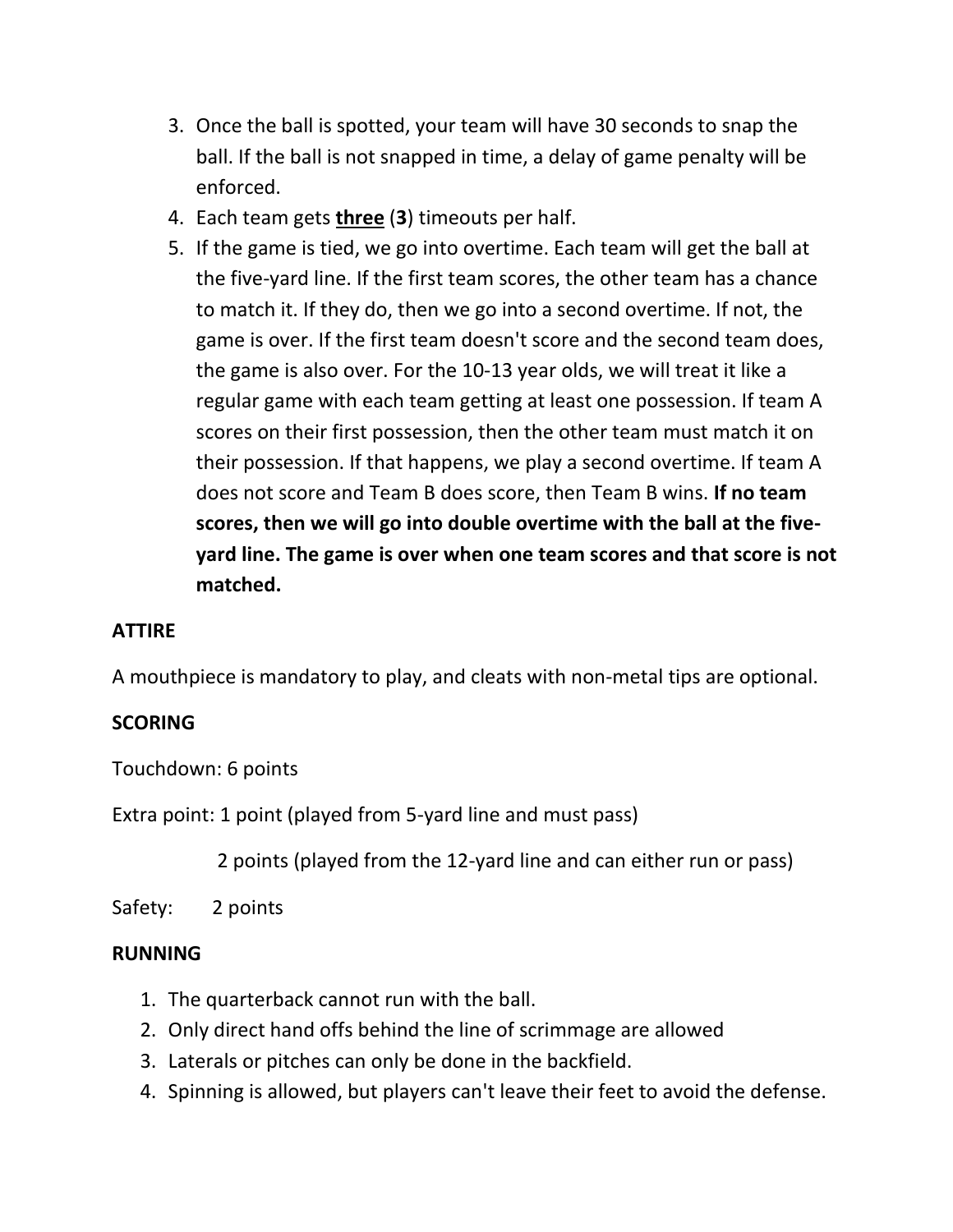- 5. The ball is placed where the ball is when the flag is pulled.
- 6. There is no blocking allowed.

#### **RECEIVING**

- 1. All players are eligible to receive passes.
- 2. A player must have at least one foot inbounds when making a reception.

#### **PASSING**

- 1. All passes must be forward and received beyond the line of scrimmage.
- 2. Shovel passes are allowed but are to be caught beyond the line of scrimmage.
- 3. In both age divisions, the QB has seven seconds to pass the ball. Once the ball is handed off, the seven-second rule is no longer in effect.
- 4. A player who takes a handoff can throw the ball from behind the line of scrimmage.

### **DEAD BALLS**

- 1. The ball must be snapped between the legs to start the play.
- 2. Play is ruled dead when the following happens:
	- a. Ball carrier's flag is pulled or falls off in the midst of play
	- b. Ball carrier steps out of bounds
	- c. Touchdown or safety is scored
	- d. Ball carrier's knee hits the ground
	- e. Ball carrier loses control of the ball and it hits the ground
	- f. Ball carrier catches the ball or receives handoff with one or no flags on. Where they get the ball will become the new line of scrimmage.

### **RUSHING THE QUARTERBACK**

- 1. Players who rush must be seven yards back from the line of scrimmage.
- 2. Any number of players can rush the quarterback.